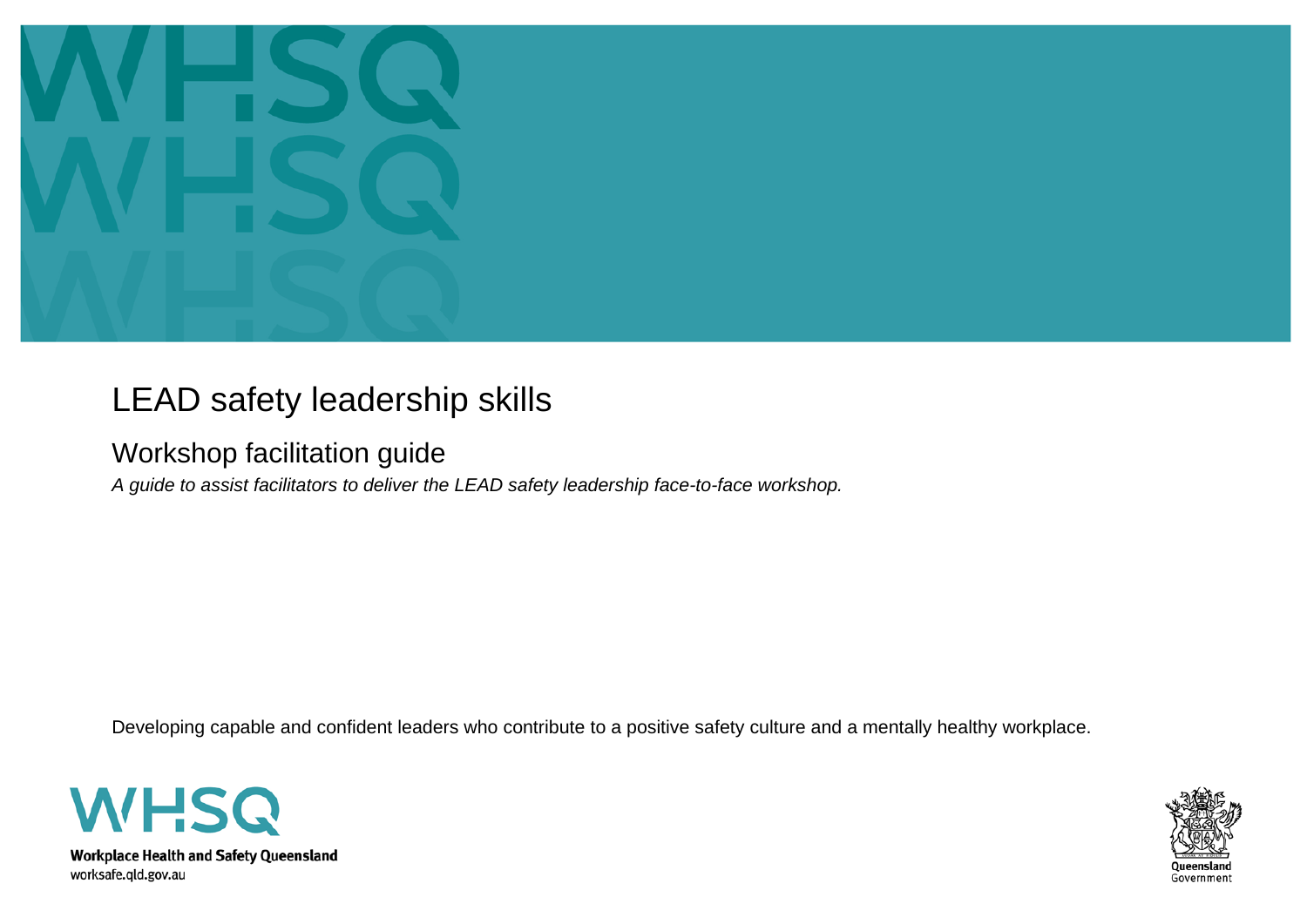| <b>Slide</b>   | <b>Key</b>                                                                                                                                                                                                                                                                                    | <b>Timing</b><br>(Mins) |
|----------------|-----------------------------------------------------------------------------------------------------------------------------------------------------------------------------------------------------------------------------------------------------------------------------------------------|-------------------------|
|                | Title page - Welcome<br>$\bullet$                                                                                                                                                                                                                                                             |                         |
|                | Housekeeping (restrooms, water, evacuation procedures)                                                                                                                                                                                                                                        |                         |
|                | Introductions/get to know you activity (if required)                                                                                                                                                                                                                                          |                         |
| $\overline{2}$ | Objectives                                                                                                                                                                                                                                                                                    | 1                       |
|                | By the end of today's workshop, you will learn:                                                                                                                                                                                                                                               |                         |
|                | the concepts of safety leadership, safety climate and safety culture                                                                                                                                                                                                                          |                         |
|                | how these concepts are linked to safety performance                                                                                                                                                                                                                                           |                         |
|                | what the LEAD safety leadership model involves                                                                                                                                                                                                                                                |                         |
|                | how leadership practices are associated with the LEAD model                                                                                                                                                                                                                                   |                         |
|                | how to identify and implement workplace practices that positively influence safety culture.                                                                                                                                                                                                   |                         |
| 3              | What is safety leadership?                                                                                                                                                                                                                                                                    |                         |
|                | Safety leadership is influencing others to adopt health and safety as an important work goal.                                                                                                                                                                                                 |                         |
|                | Safety leaders demonstrate their commitment to work health and safety by being actively involved in their<br>business and encouraging and valuing workers' participation.                                                                                                                     |                         |
|                | Safety leaders can exist at all levels of an organisation from senior executives, middle management to<br>informal leaders among workers.                                                                                                                                                     |                         |
|                | Leading by example in the workplace can:                                                                                                                                                                                                                                                      |                         |
|                | help build workers' safety knowledge and motivation<br>increase compliance with safety rules                                                                                                                                                                                                  |                         |
|                | encourage proactive safety behaviours.                                                                                                                                                                                                                                                        |                         |
| 4              | Safety climate is the perceived value placed on safety in an organisation at a particular point in time. These<br>perceptions and beliefs can be influenced by the attitudes, values, opinions and actions of other workers in<br>an organisation, and can change with time and circumstance. |                         |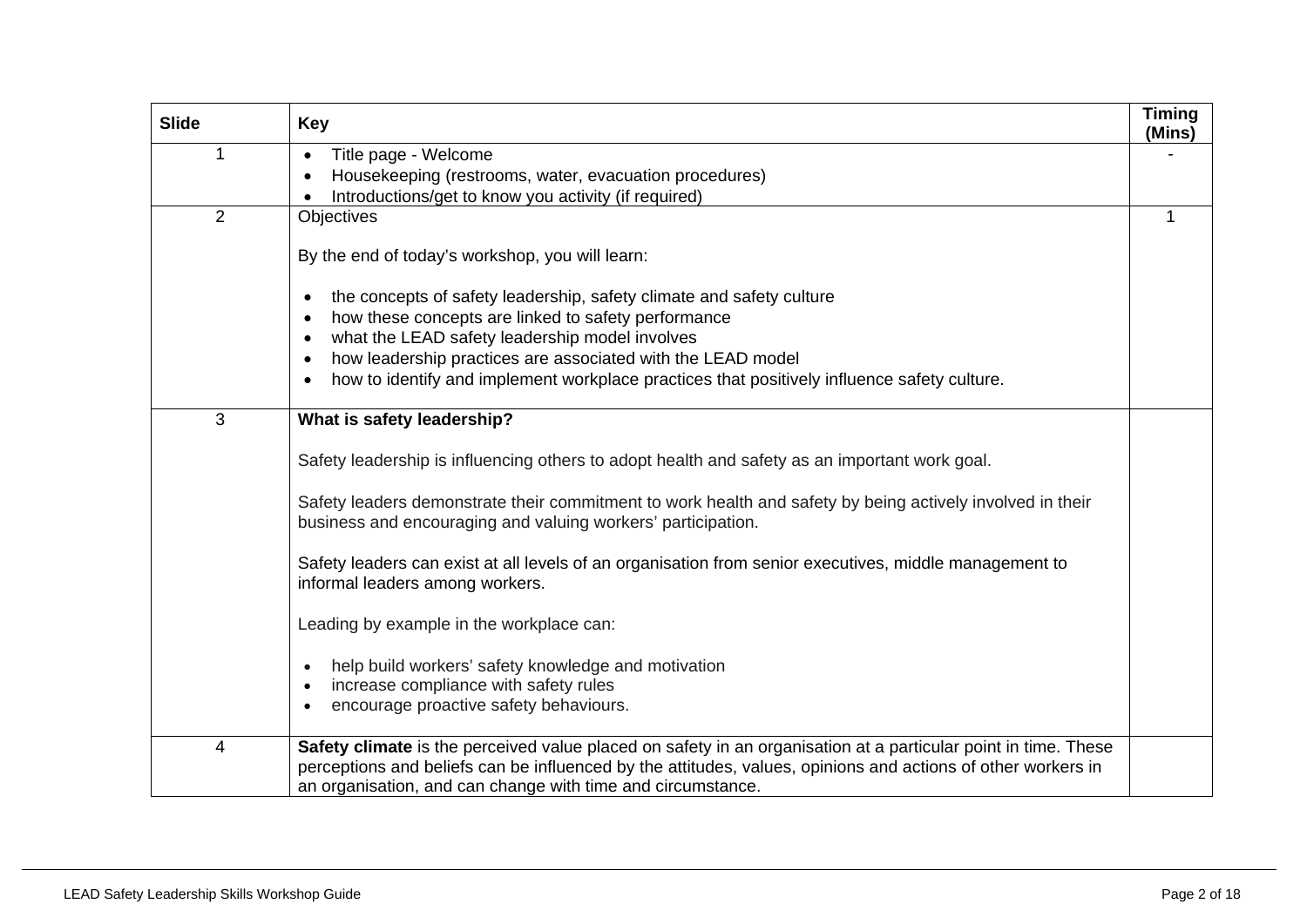| <b>Slide</b> | <b>Key</b>                                                                                                                                                                                                                                                    | <b>Timing</b><br>(Mins) |
|--------------|---------------------------------------------------------------------------------------------------------------------------------------------------------------------------------------------------------------------------------------------------------------|-------------------------|
|              | The safety climate is referred to as an organisation's 'mood'.                                                                                                                                                                                                |                         |
|              | Example: The safety climate might be raised after putting a new safety procedure in place or after an<br>incident.                                                                                                                                            |                         |
|              | Safety culture embodies the value placed on safety and the extent to which people take personal<br>responsibility for safety in an organisation.                                                                                                              |                         |
|              | Safety culture is often described as the 'personality' of an organisation, as it is a shared value of safety.                                                                                                                                                 |                         |
|              | Example: If that safety climate lasts a long time, it can lead to positive changes in the underlying safety<br>culture.                                                                                                                                       |                         |
| 5            | <b>Putting this all together:</b><br>Strong safety leadership will influence the safety climate and build a positive safety culture within an<br>organisation. This will result in improved worker safety behaviours, leading to improved safety performance. |                         |
|              | If safety leaders display a strong commitment to safety, motivate staff and provide a positive example of<br>safety, this will improve the safety climate.                                                                                                    |                         |
|              | If safety leaders continue these efforts over time, it will cause workers to reassess and change their beliefs<br>and values about safety which will positively effect safety culture.                                                                        |                         |
|              | This improved safety culture then positively influences worker safety performance and/or safety behaviors.                                                                                                                                                    |                         |
|              | Remember<br>When we invest in safety leadership, we can start to influence the safety climate.<br>Over the long term we can build a positive safety culture.<br>$\bullet$<br>The desired end product is improved worker safety behaviours.<br>$\bullet$       |                         |
|              | Note: It all starts with positive, proactive, engaged safety leadership practices - a leader sets the standard for<br>what is expected, valued, and prioritised.                                                                                              |                         |
|              | More information on this can be found at:                                                                                                                                                                                                                     |                         |
|              | https://www.worksafe.qld.gov.au/ data/assets/pdf_file/0013/20803/safety-culture-climate-leadership.pdf                                                                                                                                                        |                         |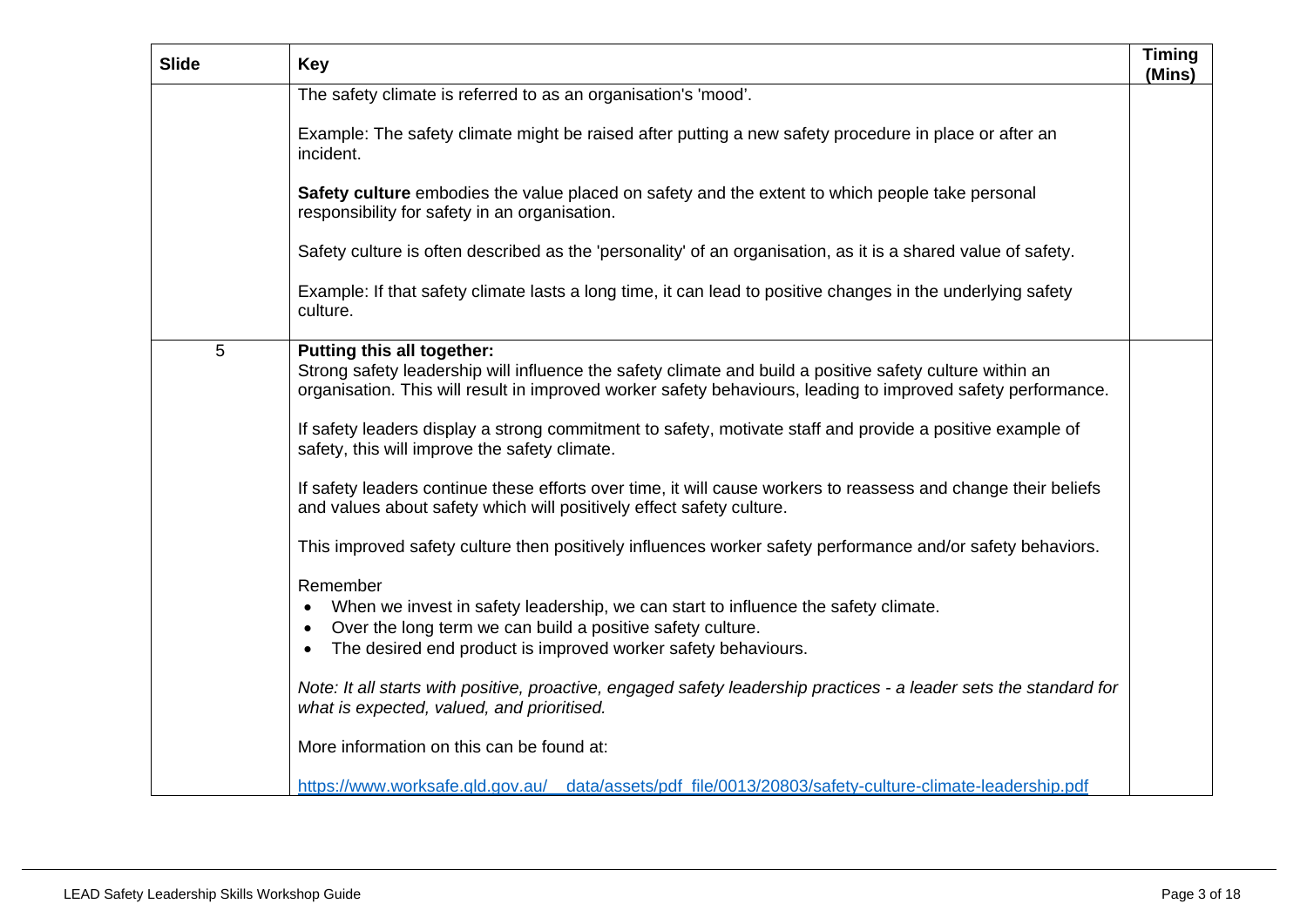| <b>Slide</b> | <b>Key</b>                                                                                                                                                                                                                                                                                                                                                                                                                                                                                                                                                                                                                                                                                                                                                                                                                                                                                                                                                                                                                                                                                                                       | <b>Timing</b><br>(Mins) |
|--------------|----------------------------------------------------------------------------------------------------------------------------------------------------------------------------------------------------------------------------------------------------------------------------------------------------------------------------------------------------------------------------------------------------------------------------------------------------------------------------------------------------------------------------------------------------------------------------------------------------------------------------------------------------------------------------------------------------------------------------------------------------------------------------------------------------------------------------------------------------------------------------------------------------------------------------------------------------------------------------------------------------------------------------------------------------------------------------------------------------------------------------------|-------------------------|
| 6            | The LEAD Model:<br>was developed by the Accelerated Learning Laboratory at the University of Western Australia and<br>underpins the workbook, describing the specific skills required by frontline safety leaders.<br>brings together many different theories of safety leadership into one practical framework. It provides an<br>$\bullet$<br>evidence-based approach to measuring, understanding and improving safety culture.<br>summarises the different types of safety leadership behaviours that safety leaders need to maintain<br>$\bullet$<br>health and safety in different situations.<br>L.E.A.D. identifies that an effective safety leader will need to apply the following four leadership skills:<br>$L -$ Leverage – getting things done<br>E - Energise - pursuing opportunities                                                                                                                                                                                                                                                                                                                             | $3-5$                   |
|              | $A -$ Adapt $-$ learning from mistakes<br>$D$ – Defend – managing risks.<br>LEAD identifies four control strategies a safety leader can apply to exert influence over workers and maintain                                                                                                                                                                                                                                                                                                                                                                                                                                                                                                                                                                                                                                                                                                                                                                                                                                                                                                                                       |                         |
|              | effective safety in different environmental conditions (e.g., change, routine work etc.). In different situations, a<br>leader will need to draw on different control strategies to maintain safety because the demands of the<br>situation require a corresponding approach. These control strategies are:<br>1. Promote: Encouraging workers to focus on positive gains and engage in proactive safety behaviour that<br>goes beyond minimum job requirements.<br>2. Prevent: Encouraging workers to focus on avoiding losses and engage in mindful or deep compliance<br>behaviour (e.g., thinking carefully about how to apply a risk assessment while doing it).<br>3. Flexibility: Encouraging workers to embrace uncertainty and explore new ways of doing things to<br>improve safety or expand the capability to be safe.<br>4. Stability: Encouraging workers to reduce or eliminate uncertainty by drawing on established routines<br>and processes that have a demonstrated track record of being effective.<br>The combination of these different leadership skills and control strategies produces the LEAD Model. |                         |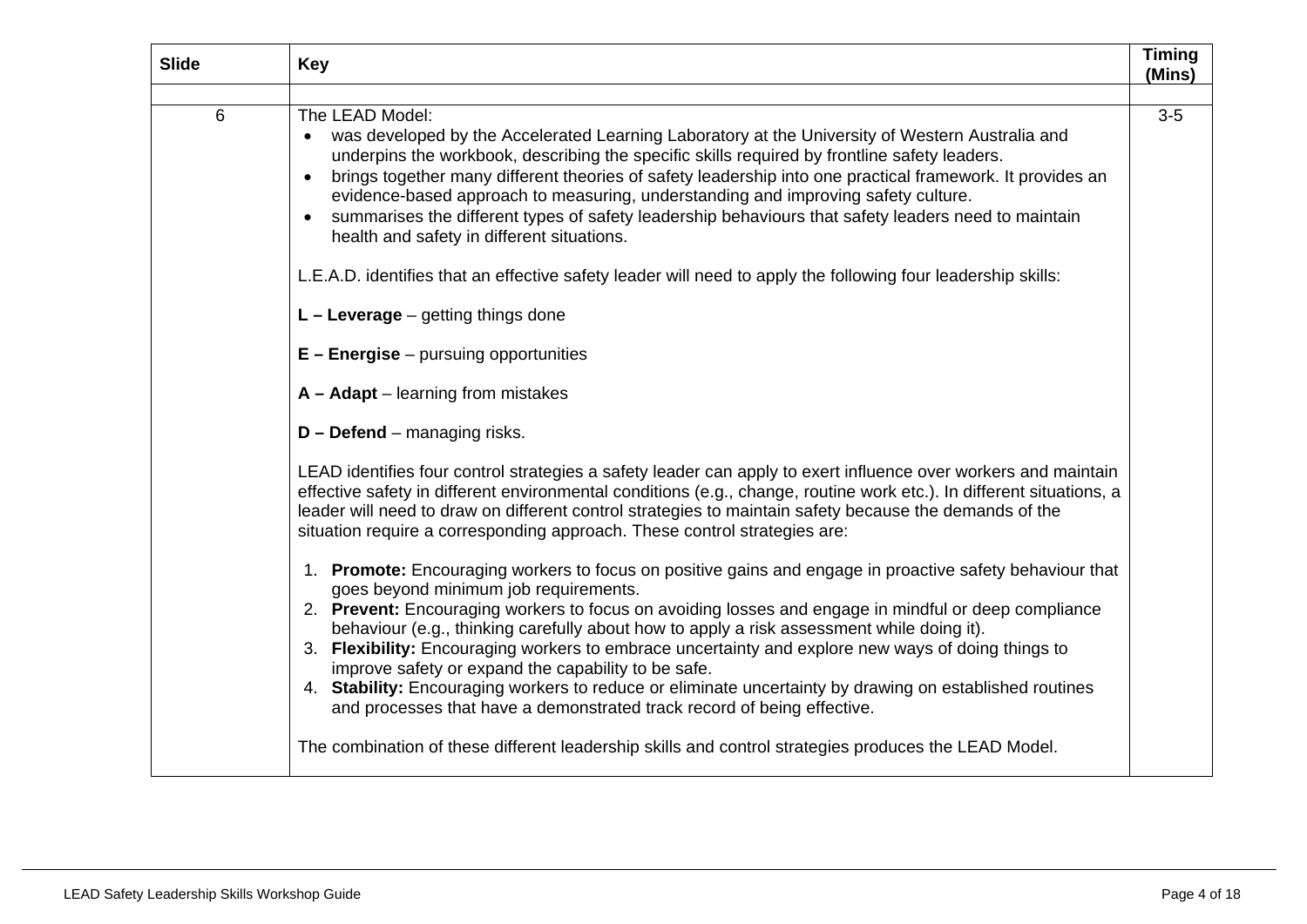| <b>Slide</b>   | <b>Key</b>                                                                                                                                                                                                                                                                                                                                                                                                                                            | <b>Timing</b><br>(Mins) |
|----------------|-------------------------------------------------------------------------------------------------------------------------------------------------------------------------------------------------------------------------------------------------------------------------------------------------------------------------------------------------------------------------------------------------------------------------------------------------------|-------------------------|
|                | Importantly, the LEAD Model is dynamic and interactive, meaning that effective safety leaders can switch<br>between and combine different behaviours as the situation requires.                                                                                                                                                                                                                                                                       |                         |
|                | Throughout this session we will learn more about each of the four safety leadership skills.                                                                                                                                                                                                                                                                                                                                                           |                         |
|                | Discuss some examples relevant to the workplace.<br>Examples to discuss if participants do not provide their own examples:                                                                                                                                                                                                                                                                                                                            |                         |
|                | Senior management provides opportunities for effective, meaningful worker consultation (where workers<br>can raise safety concerns and they are involved in decision making processes for developing solutions).<br>Senior management endorse and provide worker training and professional development in the area of<br>$\bullet$<br>health and safety.<br>Senior management routinely conduct professional development on their legislative duties. |                         |
|                | Middle management treat any workplace incident/mistake/failure as a learning opportunity and don't<br>assign blame to any one worker or group of workers.                                                                                                                                                                                                                                                                                             |                         |
| $\overline{7}$ | The first safety leadership skill we will explore is Leverage.                                                                                                                                                                                                                                                                                                                                                                                        |                         |
|                | Leverage focusses on getting things done by providing clarity and fairness in work processes.                                                                                                                                                                                                                                                                                                                                                         |                         |
|                | The way we achieve this is through three elements:<br>1. clarity of goals                                                                                                                                                                                                                                                                                                                                                                             |                         |
|                | 2. recognition of good performance<br>3. coordinating the work.                                                                                                                                                                                                                                                                                                                                                                                       |                         |
| 8              | The first element of the Leverage skill is clarity. And more specifically clarity around health and safety goals<br>for our team.                                                                                                                                                                                                                                                                                                                     |                         |
|                | We will use the SMART goals framework for this.                                                                                                                                                                                                                                                                                                                                                                                                       |                         |
|                | $S -$ Smart<br>$M - Measurable$                                                                                                                                                                                                                                                                                                                                                                                                                       |                         |
|                | A - Achievable<br>$R -$ Relevant<br>$T -$ Timely.                                                                                                                                                                                                                                                                                                                                                                                                     |                         |
|                |                                                                                                                                                                                                                                                                                                                                                                                                                                                       |                         |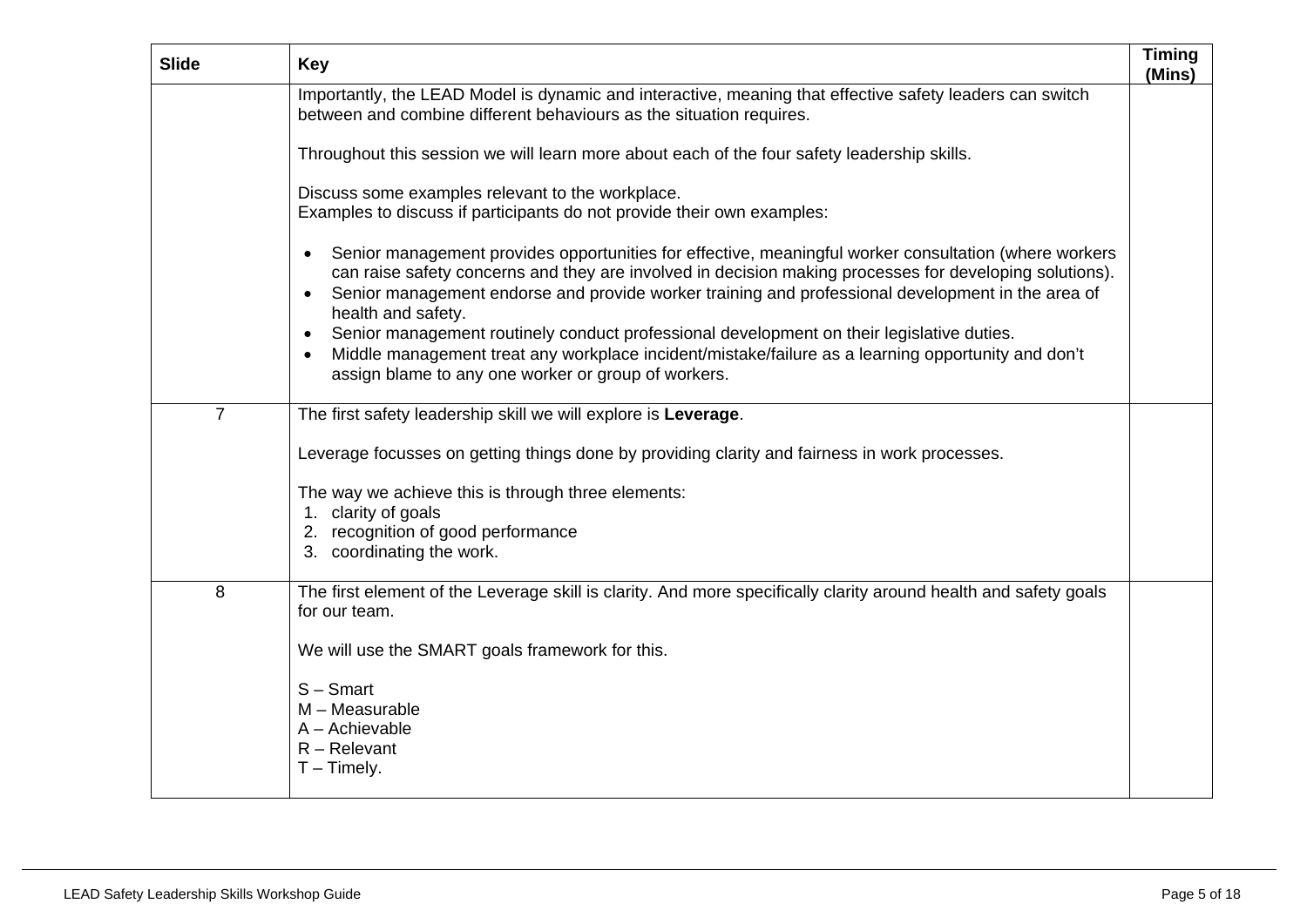| <b>Slide</b> | <b>Key</b>                                                                                                                                                                                                                                                                                                                                              | <b>Timing</b><br>(Mins) |
|--------------|---------------------------------------------------------------------------------------------------------------------------------------------------------------------------------------------------------------------------------------------------------------------------------------------------------------------------------------------------------|-------------------------|
| 9            | Specific: Goals should be specific enough so that the team knows what they need to do to achieve them.<br>For example, 'zero harm' as a goal doesn't work because it is too high level and vague.                                                                                                                                                       |                         |
|              | <b>Measurable:</b> Goals should be able to be tracked and measured, so think about how you can evaluate the<br>team's progress and performance.                                                                                                                                                                                                         |                         |
|              | Achievable: Goals should be challenging, but not so difficult that they are outside the reach of the team to<br>achieve.                                                                                                                                                                                                                                |                         |
|              | Relevant: The goal should be relevant to the types of work that the team performs, there is no point talking<br>about reducing lost-time injuries with a team who is largely office bound and has a low incident rate.                                                                                                                                  |                         |
|              | Timely: Goals should have an expiry or time frame in which they should be completed.                                                                                                                                                                                                                                                                    |                         |
|              | Activity 1.1 of your workbook.<br>List one or two health, safety or wellness goals you would like your team to focus on over the next month.<br>Remember your goals should be SMART - Specific, measurable, achievable, relevant and timely.                                                                                                            |                         |
| 10           | The second element of the Leverage skill is recognition.                                                                                                                                                                                                                                                                                                |                         |
|              | Recognition of an individual or a team is important for health and safety because it reinforces desired<br>behaviours, clarifies what is valued by the organisation, and increases workers' motivation to work safely.                                                                                                                                  |                         |
|              | Often we forget to recognise our team. In fact, recognition is one of the least-demonstrated safety leadership<br>behaviours according to one survey of over 1,500 leaders (Sentis, 2018).                                                                                                                                                              |                         |
|              | Recognition builds good safety performance by clarifying what behaviours are valued and rewarded, building<br>confidence to demonstrate the behaviour, and increasing energy or motivation to show it in the future.                                                                                                                                    |                         |
| 11           | To recognise effectively, include the following:<br>Set the context of the scene by describing the situation in which the recognition took place.<br>$\bullet$<br>Describe the specific achievements or outcomes of the activity.<br>$\bullet$<br>Make sure you link the achievements to specific actions and efforts taken by the person.<br>$\bullet$ |                         |
|              | <share an="" example="" of="" recognition="" resonates="" that="" with="" you=""></share>                                                                                                                                                                                                                                                               |                         |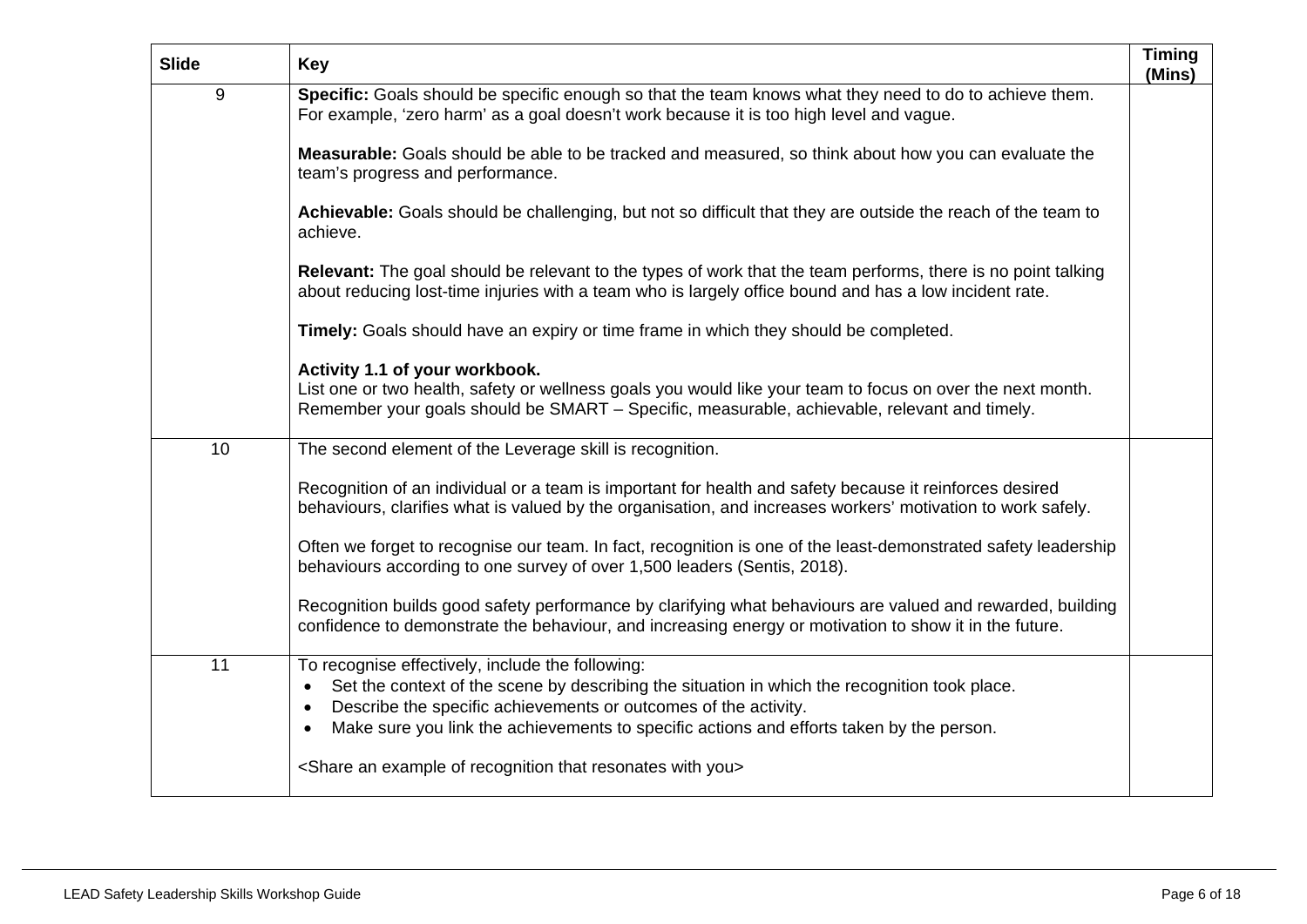| <b>Slide</b> | Key                                                                                                                                                                                                                                                                                                                                                                                                                                                                                                                                                                                                                                                                                                              | <b>Timing</b><br>(Mins) |
|--------------|------------------------------------------------------------------------------------------------------------------------------------------------------------------------------------------------------------------------------------------------------------------------------------------------------------------------------------------------------------------------------------------------------------------------------------------------------------------------------------------------------------------------------------------------------------------------------------------------------------------------------------------------------------------------------------------------------------------|-------------------------|
|              | Tips to ensure recognition is carried out effectively include:<br>provide timely feedback – provide it promptly following the behaviour<br>check preferences for recognition - how does the individual prefer to receive praise?<br>recognise leading rather than lagging indicators - whilst both have a place in employee recognition -<br>leading indicators will look forward at future outcomes and events, for example in a safety sense looking<br>at proactive measures rather than focusing on looking back at whether an intended result was achieved<br>or a reactive measure tracking a negative outcome. A leading indicator is a performance driver, a<br>lagging indicator is an outcome measure. |                         |
|              | Activity 1.2 in your workbook.<br>Pick a health, safety or wellness behaviour that you have observed and want to encourage in your team -<br>how could you provide recognition for the team?                                                                                                                                                                                                                                                                                                                                                                                                                                                                                                                     |                         |
| 12           | The last element of the Leverage skill is coordination.<br>Coordination essentially means that work is sequenced and carried out successfully under the pressures and<br>demands of the workplace.<br>Coordination is essential for good health and safety because it promotes successful achievement of work<br>activities despite variability and uncertainty.<br>Coordination helps to remove uncertainty from the workplace and provides workers with support they need to<br>complete the job safely.                                                                                                                                                                                                       |                         |
| 13           | We can separate coordination into two broad areas - task related coordination and interpersonal related<br>coordination.<br>Task related coordination includes the following considerations:<br>How is the team progressing towards their goals?<br>Is the team maintaining good quality communication throughout the job?<br>$\bullet$<br>Does the team have adequate resources to complete the work?<br>$\bullet$<br>Are there any changes in the environment that the team needs to be aware of?<br>Do you need to correct any unsafe or risky practices that have deviated from what is acceptable or<br>expected?<br>Is the team actively supporting each other to complete the job successfully?           |                         |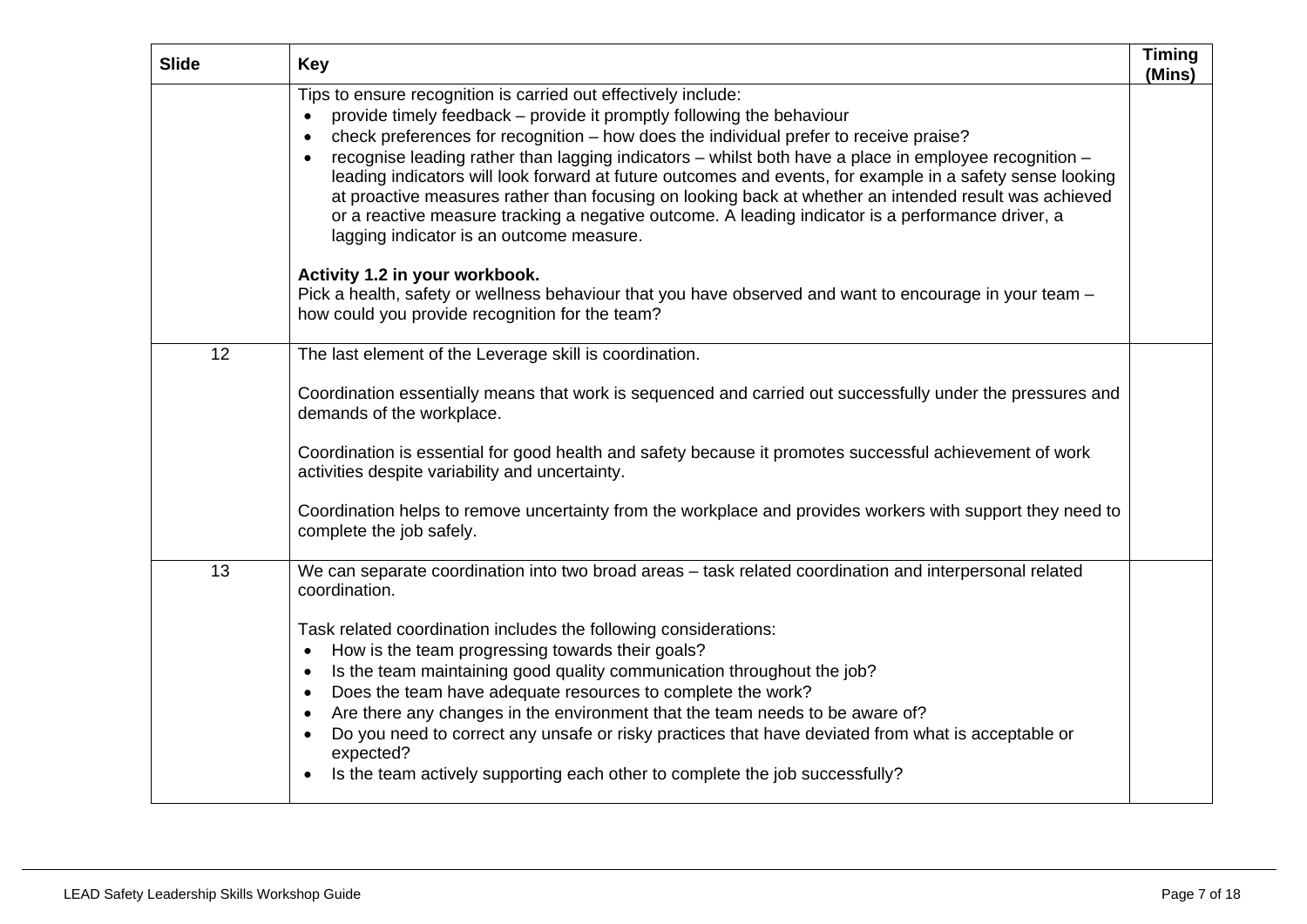| <b>Slide</b> | Key                                                                                                                                                                                                                                                                                                                                                                                                                                                                                                                                                                                                                                                                                                                                                                                                                                                                                                                                                                                                                                                                                                                                                                                                                                                                                                                                                                                                                                                | <b>Timing</b><br>(Mins) |
|--------------|----------------------------------------------------------------------------------------------------------------------------------------------------------------------------------------------------------------------------------------------------------------------------------------------------------------------------------------------------------------------------------------------------------------------------------------------------------------------------------------------------------------------------------------------------------------------------------------------------------------------------------------------------------------------------------------------------------------------------------------------------------------------------------------------------------------------------------------------------------------------------------------------------------------------------------------------------------------------------------------------------------------------------------------------------------------------------------------------------------------------------------------------------------------------------------------------------------------------------------------------------------------------------------------------------------------------------------------------------------------------------------------------------------------------------------------------------|-------------------------|
|              | Interpersonal related coordination includes the following considerations:<br>Have you established ground rules around how the team will deal with and manage conflict?<br>Are you observing for signs of unhelpful conflict and helping the team to problem solve and<br>compromise?<br>Are you motivating and building the team's confidence through the use of positive language?<br>$\bullet$<br>Are you watching for signs of team members venting their emotions onto others and supporting them to<br>take time out to recover from their frustrations and annoyances before returning to the job?<br>Activity 1.3 in your workbook.<br>Let's complete the survey and then we can discuss the results.<br>Did you select disagree or strongly disagree for any of the survey statements?<br>If so, explore why this is the case. Think of some coordination activities/actions that could transform these<br>answers to the positive end of the Likert scale.<br>If you selected neutral for any of these statements, ask yourself why? Is this saying you don't know the<br>answer or that you neither agree nor disagree with the statements. Again, think about some coordination<br>activities/actions that could transform these answers to the positive end of the Likert scale.<br>If you selected agree or strongly agree, think about some coordination activities/actions that will help sustain<br>these behaviours in your team. |                         |
| 14           | The second safety leadership skill we will explore is Energise, which is about giving meaning and purpose.<br>Energise is used when a team is pursuing new opportunities, such as a safety initiative, or introducing a new<br>way of working or a new safety tool or process. Energise encourages a team to take ownership over the<br>change and give them the motivation and skills they need to tackle the initiative head on.<br>There are three elements for energise: inspiration, empowerment, and growth.<br>These elements encourage your team to adopt a promotion-focussed and flexible mindset, which means<br>they are more receptive to change.                                                                                                                                                                                                                                                                                                                                                                                                                                                                                                                                                                                                                                                                                                                                                                                     | $3-5$                   |
| 15           | The first element of Energise is inspiration.                                                                                                                                                                                                                                                                                                                                                                                                                                                                                                                                                                                                                                                                                                                                                                                                                                                                                                                                                                                                                                                                                                                                                                                                                                                                                                                                                                                                      |                         |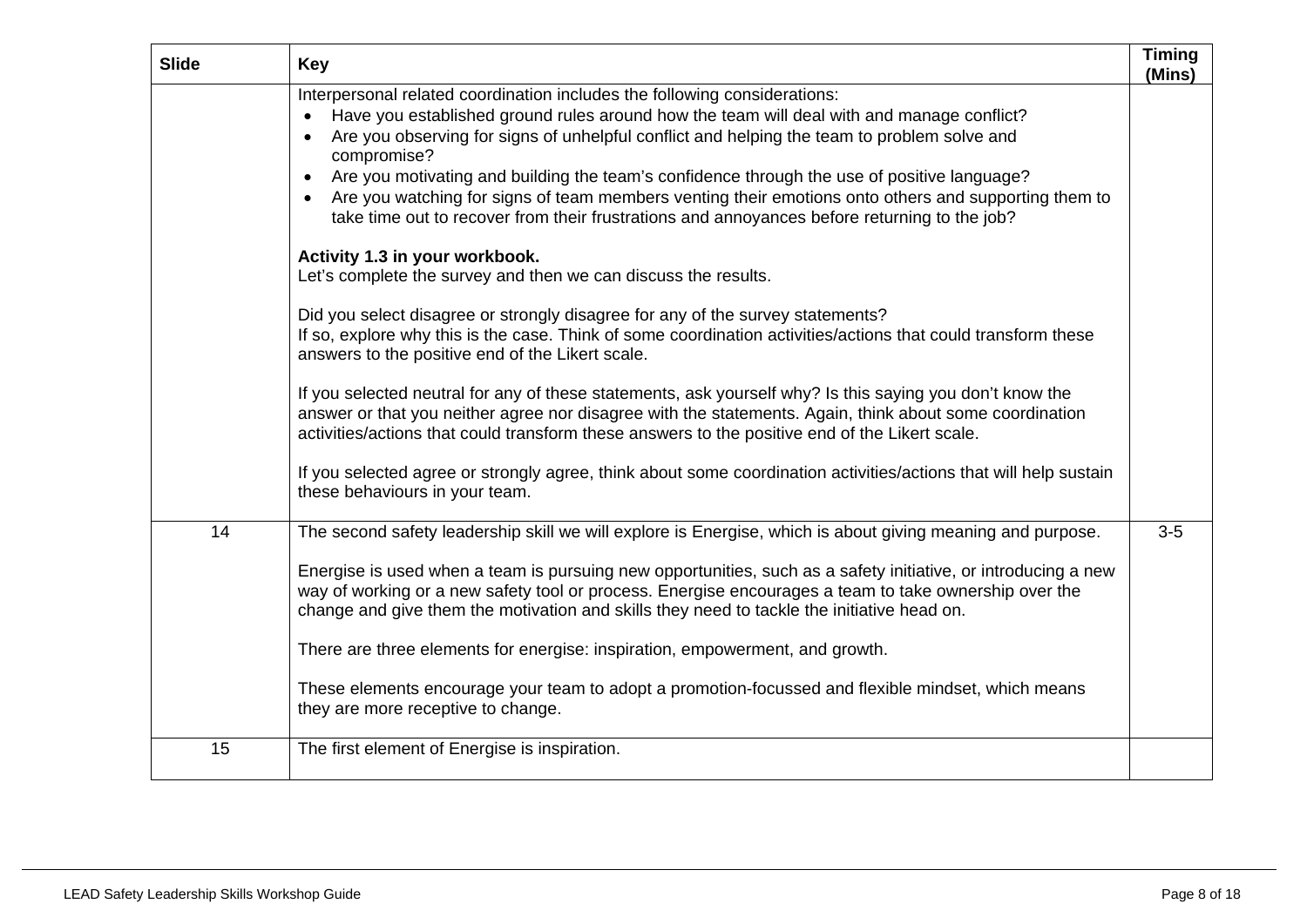| <b>Slide</b> | <b>Key</b>                                                                                                                                                                                                                                                                                                                                                                                                             | <b>Timing</b><br>(Mins) |
|--------------|------------------------------------------------------------------------------------------------------------------------------------------------------------------------------------------------------------------------------------------------------------------------------------------------------------------------------------------------------------------------------------------------------------------------|-------------------------|
|              | Inspiration is important for a safety leader because it gives people the energy and motivation they need to<br>participate in health, safety and wellness initiatives.                                                                                                                                                                                                                                                 |                         |
| 16           | Inspiring leaders provide a role model of the types of behaviours they expect their team to demonstrate. This<br>could mean getting involved in safety initiatives themselves, sharing a mistake with the team, or helping<br>others to complete work safely.                                                                                                                                                          |                         |
|              | Inspiring leadership can be broken into four key areas.                                                                                                                                                                                                                                                                                                                                                                |                         |
|              | 1. Inspirational motivation means using positive language that builds the team's confidence to perform and<br>tackle the opportunity head-on. Inspiring leaders use language to build the team's confidence - they share<br>examples of where the team has been successful in the past and how the team will be able to overcome<br>challenges.                                                                        |                         |
|              | 2. Intellectual stimulation means that the leader doesn't solve all the problems him/herself, rather, they<br>encourage the team to step up and take responsibility and ownership. Inspiring leaders stimulate their team<br>intellectually by asking questions rather than giving the answer straight away.                                                                                                           |                         |
|              | 3. Individualised consideration means that the leader spends time developing close and meaningful<br>relationships with his/her team. They check in about home life and show a genuine concern for people's<br>wellbeing.                                                                                                                                                                                              |                         |
|              | 4. Idealised influence means that the leader role-models the types of behaviours they expect their team to<br>demonstrate. This could mean getting involved in safety initiatives themselves, sharing a mistake with the<br>team, or helping others to complete work safely.                                                                                                                                           |                         |
|              | Tips to inspire workers include:<br>focus on the positive - what you want to see.<br>$\bullet$<br>identify specific actions that can be undertaken.<br>$\bullet$<br>draw on values and what is meaningful/important.<br>$\bullet$<br>use inclusive language (i.e. 'we', our')<br>$\bullet$<br>use positive and encouraging language<br>$\bullet$<br>share examples of where the team has been successful.<br>$\bullet$ |                         |
|              |                                                                                                                                                                                                                                                                                                                                                                                                                        |                         |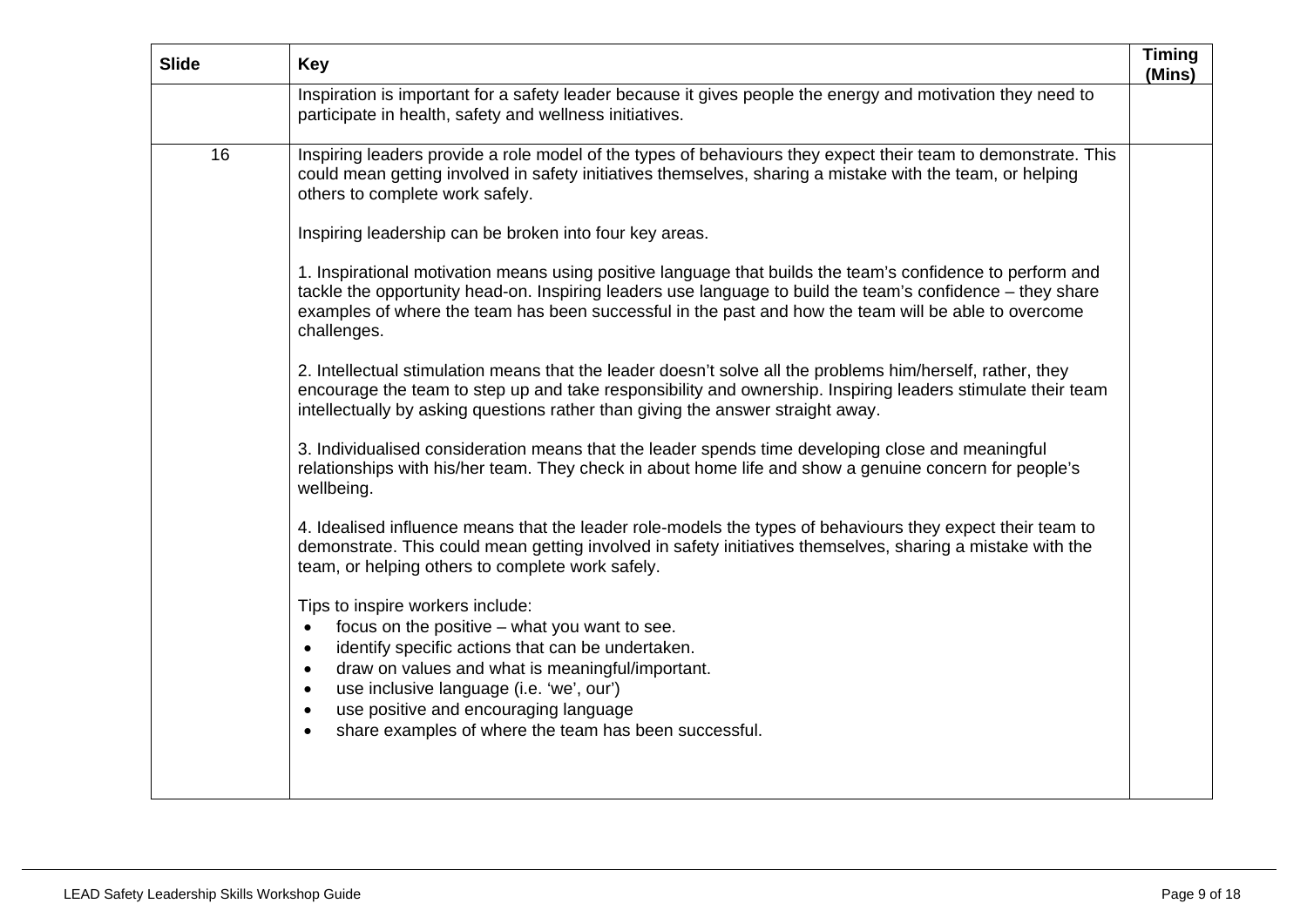| <b>Slide</b> | <b>Key</b>                                                                                                                                                                                                                                                                                     | <b>Timing</b><br>(Mins) |
|--------------|------------------------------------------------------------------------------------------------------------------------------------------------------------------------------------------------------------------------------------------------------------------------------------------------|-------------------------|
|              | Activity 2.1 in your workbook.<br>Describe your ideal workplace culture in terms of health and safety – How do you communicate this to your<br>team in a way that inspires?                                                                                                                    |                         |
|              | *Remember, we want to use positive and inclusive language like 'we', 'our'. We want to draw on our values<br>and what is important and include specific actions that can be taken.                                                                                                             |                         |
| 17           | The second element of Energise is empowerment.                                                                                                                                                                                                                                                 | $2 - 3$                 |
|              | Empowerment is using the authority or position as a leader to build confidence to a team to create a sense of<br>ownership and responsibility for achieving outcomes.                                                                                                                          |                         |
| 18           | Empowerment is achieved by giving people autonomy and support. Autonomy means we allow people to<br>make their own decisions about work. Support means we offer help and guidance, if needed, to ensure<br>workers are successful.                                                             |                         |
|              | There are three types of autonomy we can give to our team:<br>1. when specific work tasks are undertaken<br>2. participative decision making<br>3. how specific work tasks are undertaken.                                                                                                     |                         |
|              | Some examples include:<br>Giving teams the chance to make WHS decisions.<br>Using participative decision-making such as seeking out ideas, solutions and opinions from the team.<br>Meaningful consultation at the workplace.<br>Providing teams with different options to complete WHS tasks. |                         |
|              | Activity 2.2 in your workbook.<br>Identify one or two health, safety or wellness decisions that your team could make themselves in the near<br>future.                                                                                                                                         |                         |
|              | Example: this could be when specific work tasks are undertaken such as safety meetings, how specific tasks<br>are undertaken or by whom, or ways to provide meaningful consultation.                                                                                                           |                         |
| 19           | The last element of Energise is growth.                                                                                                                                                                                                                                                        | 1                       |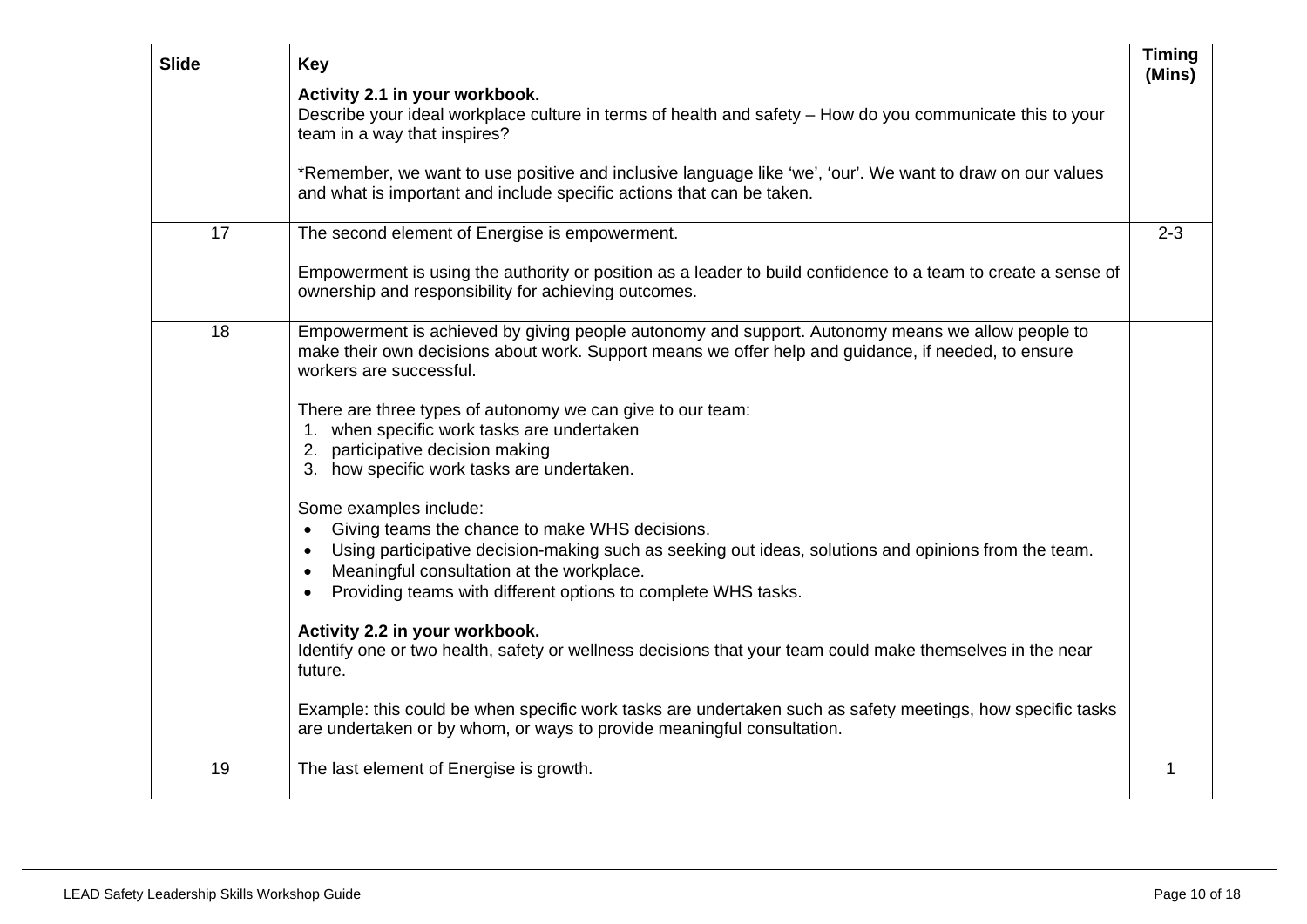| <b>Slide</b> | Key                                                                                                                                                                                                                                                                | <b>Timing</b><br>(Mins) |
|--------------|--------------------------------------------------------------------------------------------------------------------------------------------------------------------------------------------------------------------------------------------------------------------|-------------------------|
|              | Growth means coaching and nurturing teams to increase their skills and capabilities around health and<br>safety.                                                                                                                                                   |                         |
| 20           | Coaching can help teams to develop new health and safety skills in line with opportunities or changes being<br>pursued.                                                                                                                                            |                         |
|              | A widely used coaching model is the GROW model consisting of the following coaching stages or steps:<br>G stands for goals: What does the worker want to develop? Where do they see themselves in the next<br>3-6 months with their health and safety performance? |                         |
|              | R stands for reality: What is the current state of play? Where are they strong and where are their areas<br>$\bullet$<br>of opportunity?                                                                                                                           |                         |
|              | O stands for options and obstacles: What options can we brainstorm to increase or enhance skills, and<br>what might block or impede development of these skills? For example, lack of time in the job, lack of<br>training opportunities.                          |                         |
|              | W stands for way forward: Deciding on and documenting a specific action plan, let's commit to what we<br>$\bullet$<br>will work on so that our discussion materialises into actual change and actions.                                                             |                         |
|              | Some practical tips to use the GROW model in practice:                                                                                                                                                                                                             |                         |
|              | Focus on one or two key goals at a time.<br>$\bullet$<br>Practice the GROW model on yourself.<br>$\bullet$                                                                                                                                                         |                         |
|              | Use open questions.<br>$\bullet$                                                                                                                                                                                                                                   |                         |
|              | Use active listening.<br>$\bullet$                                                                                                                                                                                                                                 |                         |
|              | Integrate into professional development planning.<br>$\bullet$                                                                                                                                                                                                     |                         |
|              | Activity 2.3 in your workbook.<br>In the context of work health and safety leadership, consider the below questions:                                                                                                                                               |                         |
|              | $G =$ Goals – What is one skill or capability in health and safety leadership you would like to grow in the next<br>3-6 months?                                                                                                                                    |                         |
|              | $R$ = Reality – Considering the current state of play, what is your main strength in this area? Where do you<br>have an opportunity to improve in this area?                                                                                                       |                         |
|              | $O =$ Options – What are some obstacles or barriers to improving this area?                                                                                                                                                                                        |                         |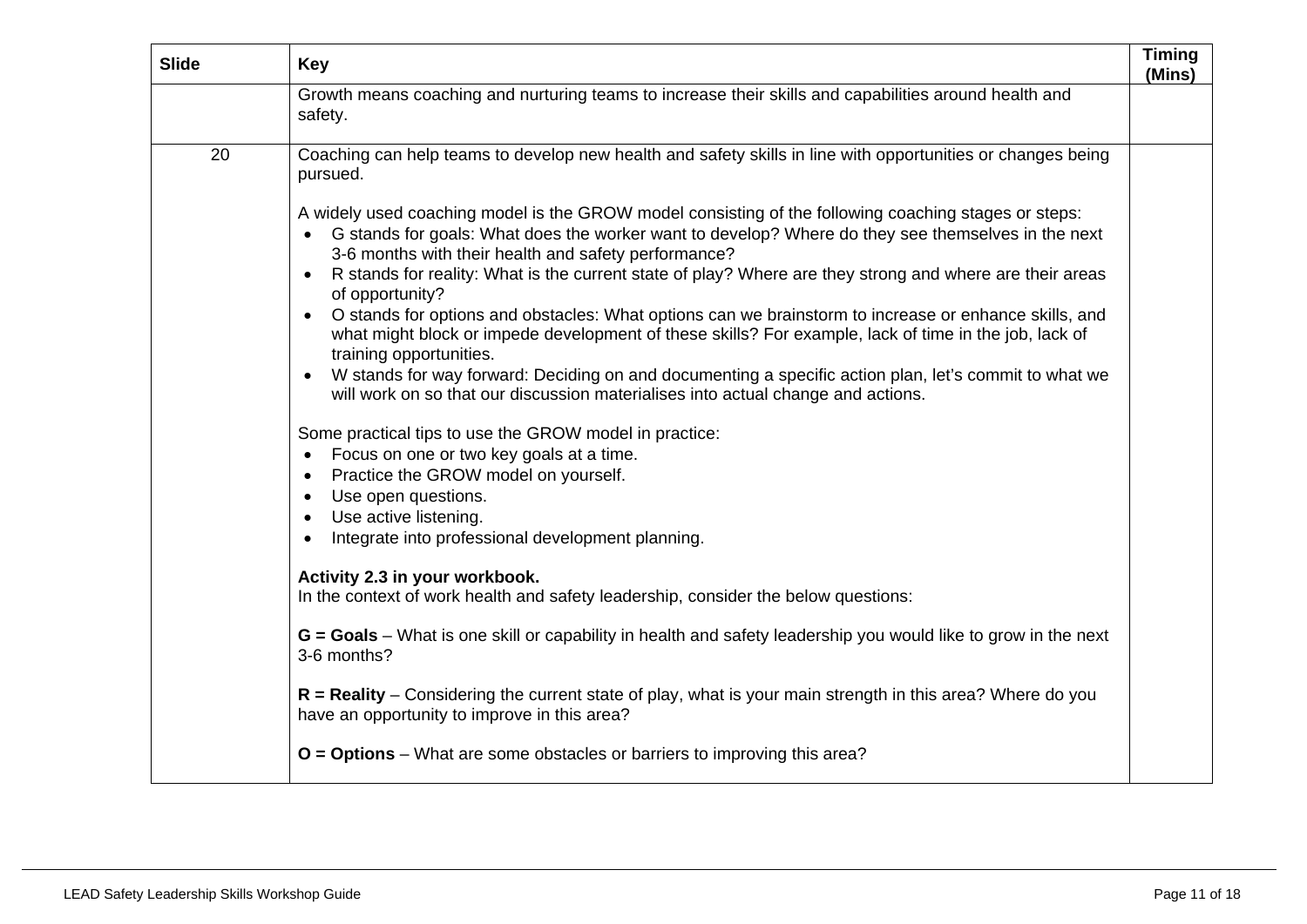| <b>Slide</b> | <b>Key</b>                                                                                                                                                                                                                               | <b>Timing</b><br>(Mins) |
|--------------|------------------------------------------------------------------------------------------------------------------------------------------------------------------------------------------------------------------------------------------|-------------------------|
|              | $W = Way Forward - What could be the next step, and how would you turn the above into actual change and$<br>actions?                                                                                                                     |                         |
| 21           | The third safety leadership skill is Adapt.                                                                                                                                                                                              |                         |
|              | Adapt is where the team has experienced failure or a mistake, and the focus is on returning performance to<br>an acceptable point as quickly as possible.                                                                                |                         |
|              | As safety leader, when we use our Adapt skills, we are encouraging our team through learning and<br>development.                                                                                                                         |                         |
|              | Adapt skills are achieved in practice through three elements:<br>1. reflection<br>2. voice                                                                                                                                               |                         |
|              | 3. resilience.                                                                                                                                                                                                                           |                         |
| 22           | The first element of Adapt is reflection on past health and safety performance.                                                                                                                                                          |                         |
| 23           | The After Action Review (AAR) was created by the US military as a way to learn from active deployments.<br>Team leaders use the AAR following field trips and missions and has since been applied by many<br>organisations with success. | $2 - 3$                 |
|              | The AAR has four key steps:                                                                                                                                                                                                              |                         |
|              | 1) What was expected to happen?<br>Discuss the goals and intended outcomes that were originally planned by the team.                                                                                                                     |                         |
|              | 2) What actually happened?                                                                                                                                                                                                               |                         |
|              | Balance what went wrong with what went right.<br>3) What caused the differences between the expected and actual outcomes?                                                                                                                |                         |
|              | 4) Finally, plan what will be done differently next time to achieve success and prevent failures from<br>reoccurring.                                                                                                                    |                         |
|              | This is in effect the monitor and review steps in the risk management process. This should be conducted<br>periodically or after an incident to improve safety at the workplace.                                                         |                         |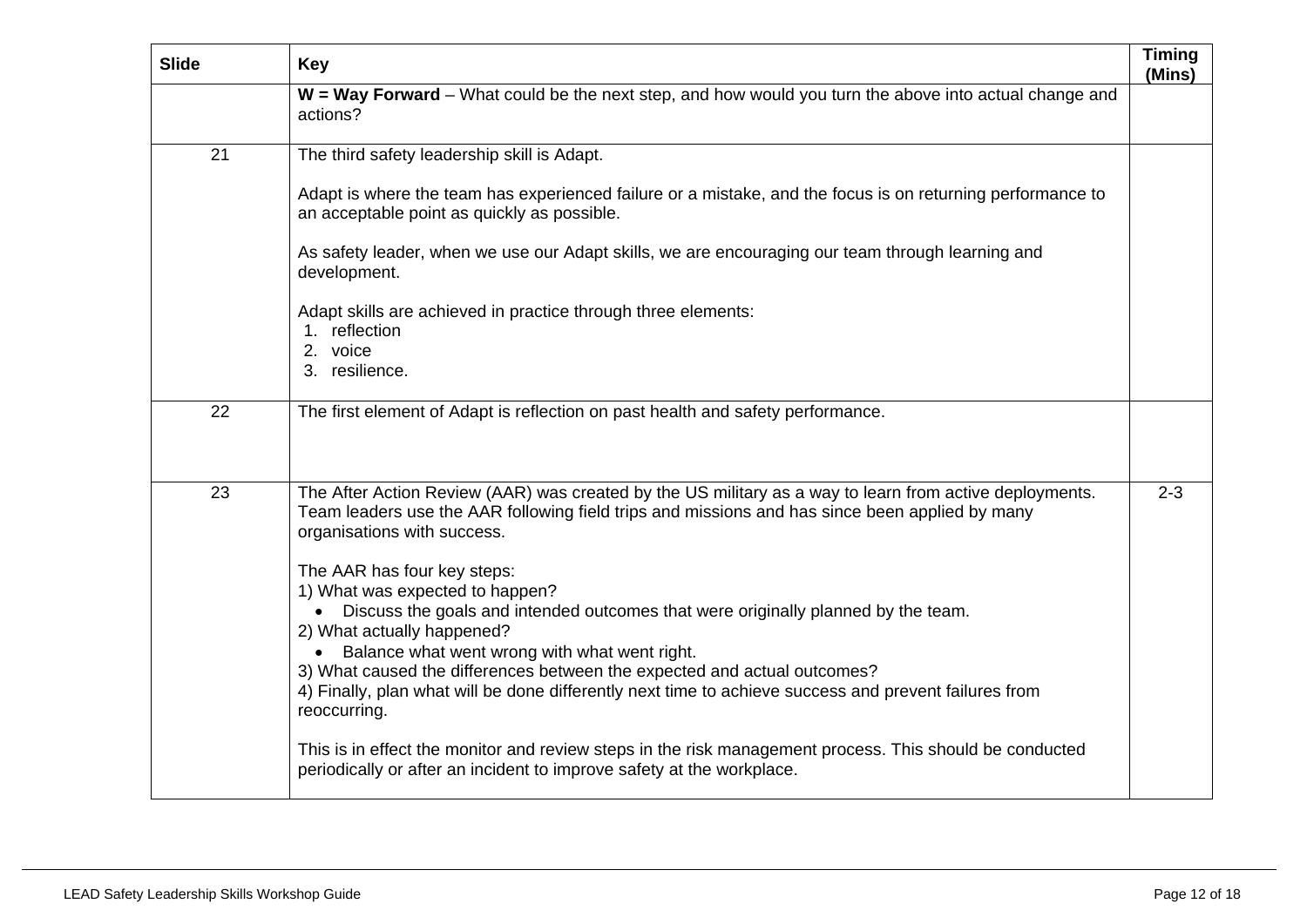| <b>Slide</b> | <b>Key</b>                                                                                                                                                                                                                                                                                                      | <b>Timing</b><br>(Mins) |
|--------------|-----------------------------------------------------------------------------------------------------------------------------------------------------------------------------------------------------------------------------------------------------------------------------------------------------------------|-------------------------|
|              | Practical tips that help to use the After Action Review process in practice:                                                                                                                                                                                                                                    |                         |
|              | • Try to establish ground rules.                                                                                                                                                                                                                                                                                |                         |
|              | • Consider using a third-party facilitator.                                                                                                                                                                                                                                                                     |                         |
|              | Make sure to document and action outcomes.                                                                                                                                                                                                                                                                      |                         |
|              | Take time to also review the reflection process.                                                                                                                                                                                                                                                                |                         |
|              | Judge performance not the person(s).                                                                                                                                                                                                                                                                            |                         |
|              | • Try to balance reflection on failure with success.                                                                                                                                                                                                                                                            |                         |
|              | Activity 3.1 in your workbook.                                                                                                                                                                                                                                                                                  |                         |
|              | Think about a recent project or task that involved some challenges. Now answer the questions.                                                                                                                                                                                                                   |                         |
|              | Can someone provide an example of their reflection process?                                                                                                                                                                                                                                                     |                         |
| 24           | The second element in Adapt is voice – that means encouraging team members, so they are willing to speak<br>up and voice their concerns.                                                                                                                                                                        | $\mathbf{1}$            |
| 25           | Voice is created when the team has support for speaking up. Also seen as 'psychological safety'.                                                                                                                                                                                                                | $1 - 2$                 |
|              | Psychological safety is the term used to describe a team environment where everyone feels safe and<br>comfortable to take interpersonal risks, such as raising a safety issue or concern with others. When we<br>achieve psychological safety, we achieve a team environment where information is free-flowing. |                         |
|              | Psychological safety can be characterised by the following beliefs:                                                                                                                                                                                                                                             |                         |
|              | • It is OK to make mistakes.                                                                                                                                                                                                                                                                                    |                         |
|              | • People aren't treated differently because of their experience or backgrounds.<br>• It's OK to voice concerns or disagree with others.                                                                                                                                                                         |                         |
|              | Young workers in particular are likely to be impacted by the use of voice. If not heard or considered when<br>they first speak up, they are unlikely to raise issues in the future.                                                                                                                             |                         |
|              | Practical tips to achieve psychological safety include:                                                                                                                                                                                                                                                         |                         |
|              | • Show 'visible leadership'.                                                                                                                                                                                                                                                                                    |                         |
|              | • Role-model openness and fallibility (showing you have your own weaknesses, doubts, etc.).                                                                                                                                                                                                                     |                         |
|              | • Invite and recognise input.                                                                                                                                                                                                                                                                                   |                         |
|              | • Ask open-ended questions rather than providing the answers.                                                                                                                                                                                                                                                   |                         |
|              | Reframe difficulties and mistakes as opportunities to learn.                                                                                                                                                                                                                                                    |                         |
|              | • Encourage opinions from diverse team members.                                                                                                                                                                                                                                                                 |                         |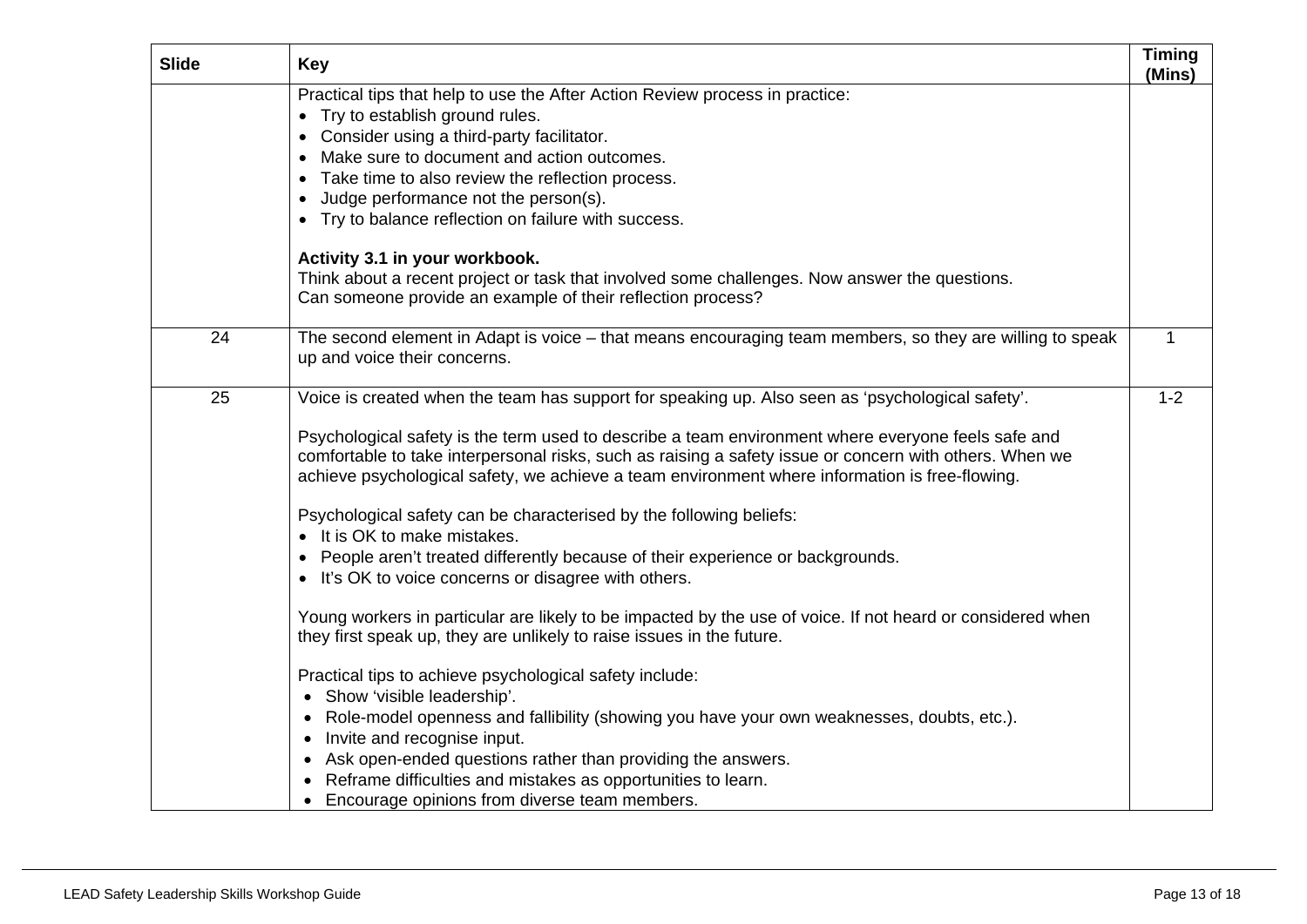| <b>Slide</b> | <b>Key</b>                                                                                                                                                                                                                                                                                                                                         | <b>Timing</b><br>(Mins) |
|--------------|----------------------------------------------------------------------------------------------------------------------------------------------------------------------------------------------------------------------------------------------------------------------------------------------------------------------------------------------------|-------------------------|
|              | • Follow-up with quiet team members individually.                                                                                                                                                                                                                                                                                                  |                         |
|              | Activity 3.2 in your workbook.<br>Choose a strategy to increase your teams 'voice' and describe below how you could implement it (visible<br>leadership, role-modelling openness and sharing your weaknesses, invite and recognise input, ask<br>questions, reframe difficulties, encourage diversity).                                            |                         |
| 26           | The last element of Adapt is resilience.                                                                                                                                                                                                                                                                                                           | 1                       |
|              | Being resilient in this sense means being prepared for emergency scenarios and recovering back to the<br>original functioning as quickly as possible.                                                                                                                                                                                              |                         |
| 27           | We can think about resilience like a piece of metal.                                                                                                                                                                                                                                                                                               |                         |
|              | When our team lacks resilience, they can be seen as a solid piece of steel that cracks or distorts under<br>pressure. In some cases, they can be permanently deformed or damaged (e.g. as a result of an incident that<br>injures a team member).                                                                                                  |                         |
|              | Instead, we aim to operate more like a spring – there is a capacity to withstand applied pressures and come<br>back to the original mode of functioning when the pressure is removed.                                                                                                                                                              |                         |
|              | Practical actions to build resilience:<br>Integrate 'what if' scenario thinking into planning sessions.<br>$\bullet$<br>Rotate emergency response roles around the team.<br>Defer to expertise over hierarchy.<br>Encourage error reporting and provide timely feedback.<br>Analyse team performance during emergency drills and provide feedback. |                         |
|              | Activity 3.3 in your workbook.<br>Let's answer the following questions to see how resilient your team can be.<br>Discuss as a group. What could you do to encourage your team to be more resilient?                                                                                                                                                |                         |
| 28           | The final safety leadership skill is Defend, which is useful when the team is faced with dangerous or high-risk<br>work.                                                                                                                                                                                                                           | $\mathbf 1$             |
|              | Defend is achieved in practice through three elements:                                                                                                                                                                                                                                                                                             |                         |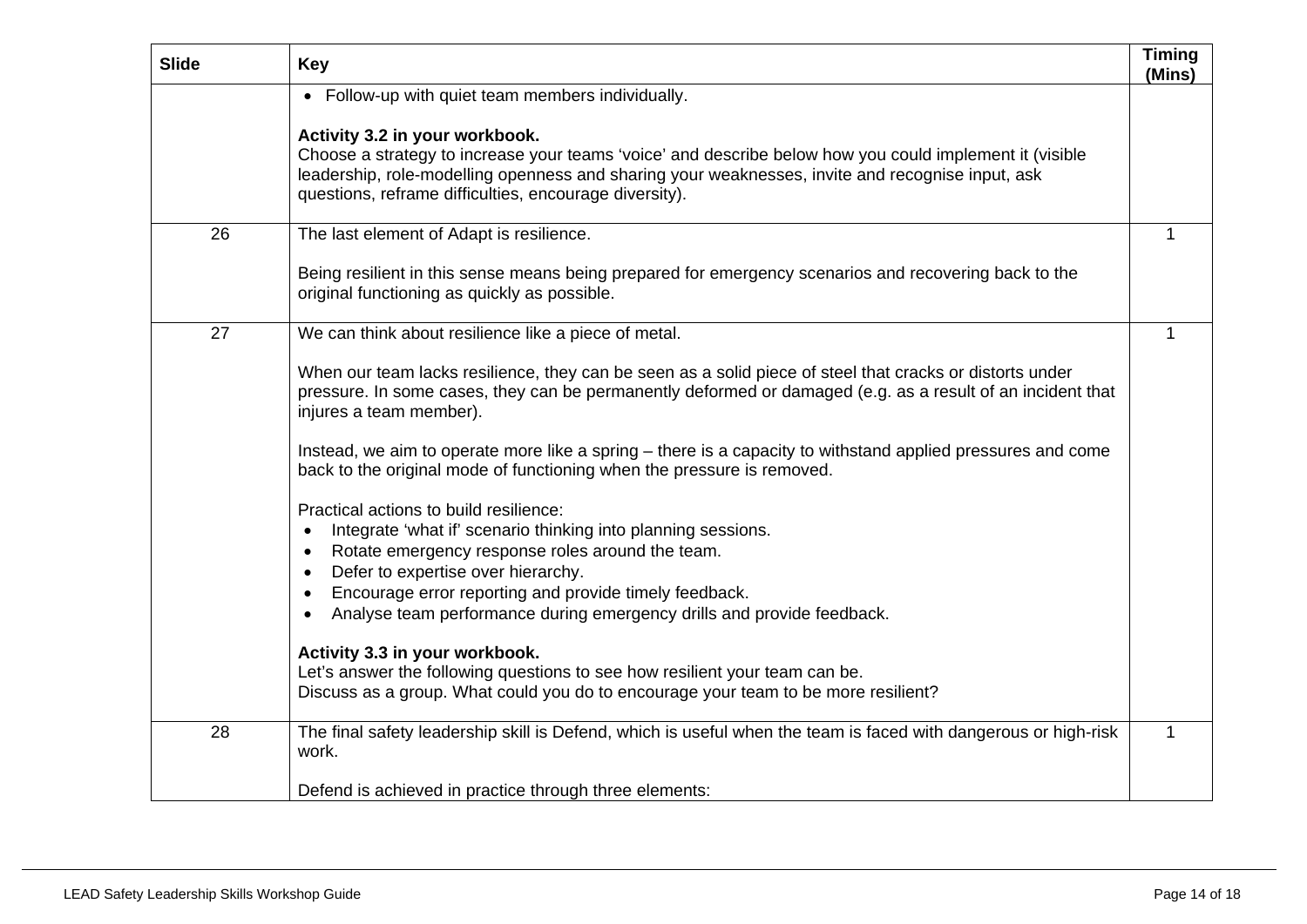| <b>Slide</b> | <b>Key</b>                                                                                                                                                                                                                                                                                                                                                                                                                                                                                                                                   | <b>Timing</b><br>(Mins) |
|--------------|----------------------------------------------------------------------------------------------------------------------------------------------------------------------------------------------------------------------------------------------------------------------------------------------------------------------------------------------------------------------------------------------------------------------------------------------------------------------------------------------------------------------------------------------|-------------------------|
|              | 1. vigilance<br>2. accountability<br>3. monitoring.                                                                                                                                                                                                                                                                                                                                                                                                                                                                                          |                         |
| 29           | The first element of Defend is vigilance.                                                                                                                                                                                                                                                                                                                                                                                                                                                                                                    | $\mathbf 1$             |
|              | This element means we are helping the team to be vigilant to risk in the environment through a focus on<br>characteristics of the human brain.                                                                                                                                                                                                                                                                                                                                                                                               |                         |
| 30           | For this section we will look at the workings of the human brain. Let's talk about some characteristics that<br>play a role in health and safety.                                                                                                                                                                                                                                                                                                                                                                                            | $3 - 4$                 |
|              | Attention is like a spotlight, illuminating a small area at once; however, it is limited. One the one hand,<br>focussed attention is a powerful tool to spot risks, and on the other hand, we can miss things that we aren't<br>consciously looking for.                                                                                                                                                                                                                                                                                     |                         |
|              | Autopilot is a brain capability that automates complex behaviours and movements. Have you ever driven<br>your car home and not realised how you got there? This is autopilot in action. Repeated and routine<br>behaviours become automated by a region of the brain called the Cerebellum. When the behaviours are<br>helpful, such as wearing the correct PPE, autopilot can be powerful. If the habits are unsafe, then autopilot<br>can be a problem.                                                                                    |                         |
|              | Stress actually has a positive effect on our performance, if delivered in the right dose. Too much and we<br>become overwhelmed, and too little and we become bored or distracted. Knowing your team's tolerance for<br>stress and managing their environment so they experience the right amount of stress is important to achieve<br>safe outcomes.                                                                                                                                                                                        |                         |
|              | Fatigue is about managing energy: physical, emotional, and mental energy. Over time, these energies will<br>become depleted. Take physical energy for example. If we miss a night's sleep or work at a high pace all<br>day, our physical energy levels will be depleted. Same with emotional and mental energy - we may have a<br>distressing event happen in our lives or have to concentrate for long periods of time. As a supervisor it is vital<br>that you are aware of your team's energy levels and take active steps to manage it. |                         |
|              | Employers should ensure they are managing risks of work-related fatigue and work-related stress through<br>work design.                                                                                                                                                                                                                                                                                                                                                                                                                      |                         |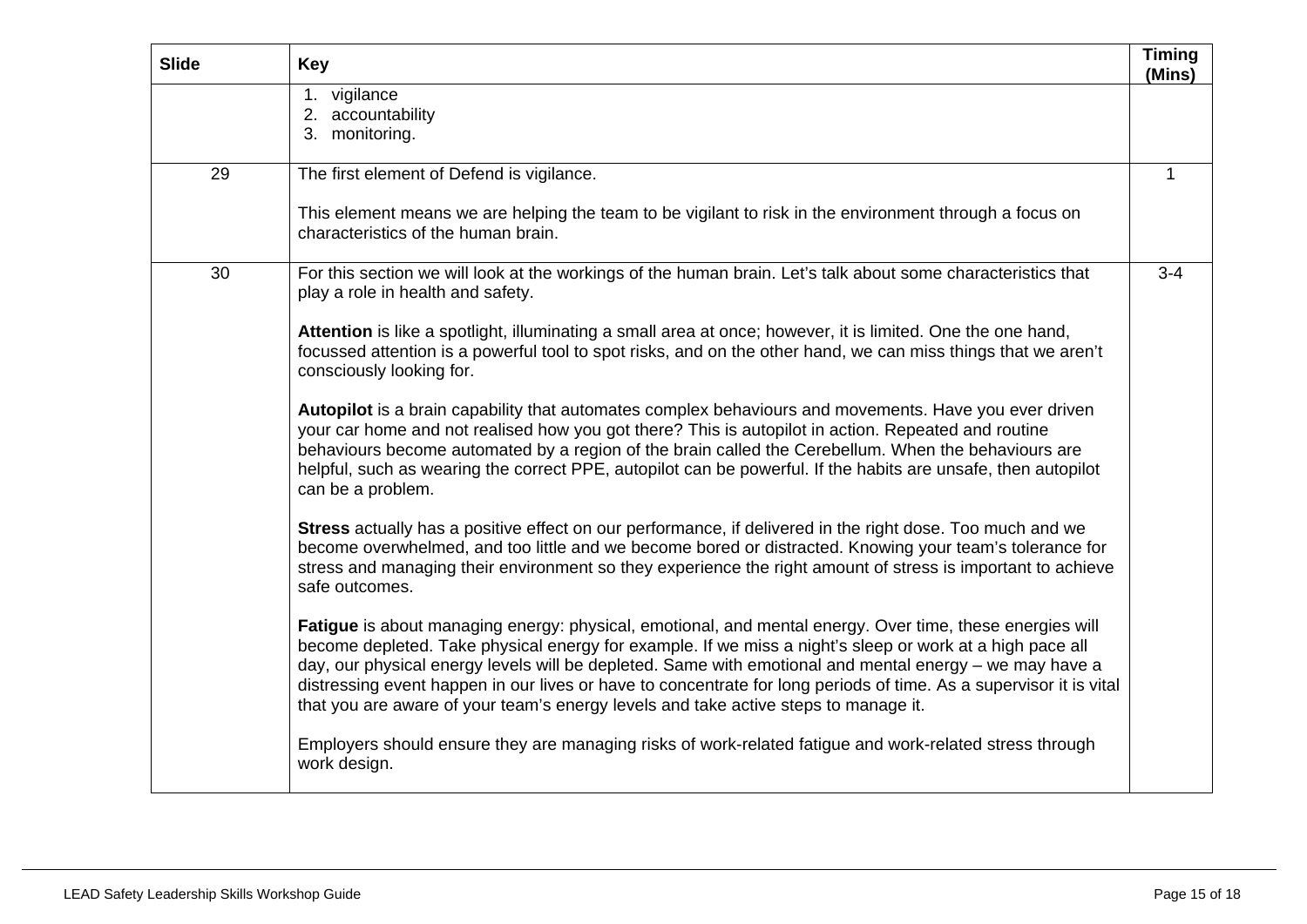| <b>Slide</b> | <b>Key</b>                                                                                                                                                                                                                                                                                                                                                                                                                                                                                            | <b>Timing</b><br>(Mins) |
|--------------|-------------------------------------------------------------------------------------------------------------------------------------------------------------------------------------------------------------------------------------------------------------------------------------------------------------------------------------------------------------------------------------------------------------------------------------------------------------------------------------------------------|-------------------------|
|              | <b>Complacency</b> is the state we come to when we become used to risks in our environment. When we perform<br>a task repeatedly and don't experience an accident, sometimes this can lead to a false sense of security. We<br>may feel that we can take shortcuts when in fact it is only luck or chance that we don't get injured. Discussing<br>the consequences of unsafe actions and engaging in meaningful risk assessment are ways to reduce<br>complacency.<br>Activity 4.1 in your workbook. |                         |
|              | Thinking about complacency, tick the hazards below where you think your team has become complacent<br>(underappreciating the risk).                                                                                                                                                                                                                                                                                                                                                                   |                         |
| 31           | The second element of Defend is accountability - making our expectations known and driving these<br>standards across the team to produce a minimum level of acceptable performance.                                                                                                                                                                                                                                                                                                                   | 1                       |
|              | How do you ensure that people in your team are accountable to health and safety requirements at work?                                                                                                                                                                                                                                                                                                                                                                                                 |                         |
|              | What is your role, as supervisor in achieving this?                                                                                                                                                                                                                                                                                                                                                                                                                                                   |                         |
| 32           | We can build accountability across our team by ensuring organisational justice and procedural fairness.                                                                                                                                                                                                                                                                                                                                                                                               | $2 - 3$                 |
|              | Developing a fair and just culture is a way to increase accountability through improving the context that<br>drives behaviour, rather than simply addressing the behaviour itself. This means we look deeper than<br>'someone violated a procedure' when investigating incidents.                                                                                                                                                                                                                     |                         |
|              | Here are some questions you could consider asking next time an incident or near-miss happens in your area:<br>Was there a leader instruction or influence to do it?<br>Was the expectation/procedure clear and workable?                                                                                                                                                                                                                                                                              |                         |
|              | Did the worker have the required skills and knowledge?<br>$\bullet$<br>Was an honest mistake/slip/lapse involved?<br>$\bullet$                                                                                                                                                                                                                                                                                                                                                                        |                         |
|              | Is this an accepted practice among peers?<br>$\bullet$                                                                                                                                                                                                                                                                                                                                                                                                                                                |                         |
|              | Is the system of work appropriate to the tasks being performed?<br>$\bullet$<br>Are risks systematically managed at the workplace?<br>$\bullet$                                                                                                                                                                                                                                                                                                                                                       |                         |
|              | Activity 4.2 in your workbook.<br>List your health, safety and wellness expectations (what you consider to be minimum standards of behaviour<br>in your work area). Discuss as a group.                                                                                                                                                                                                                                                                                                               |                         |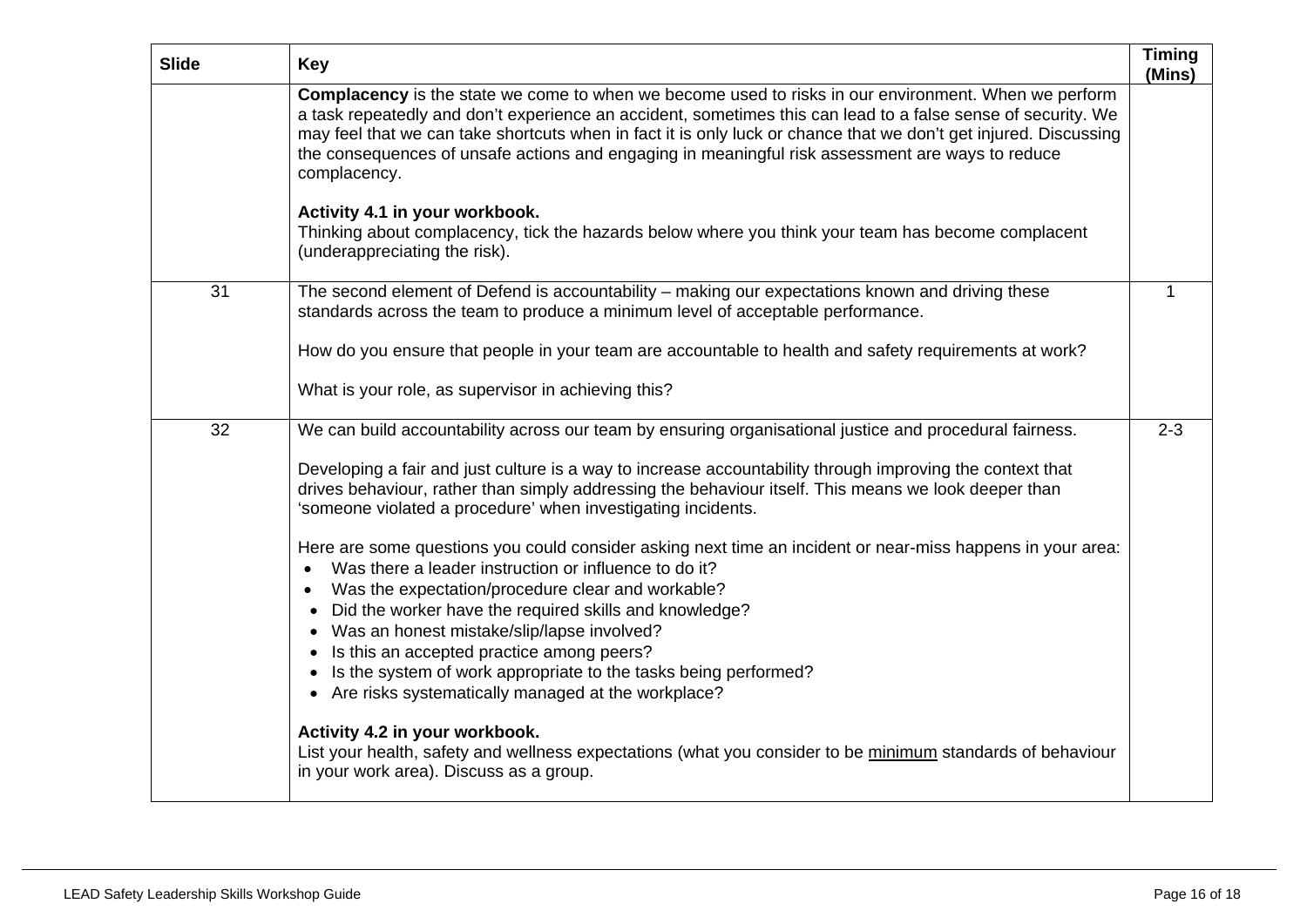| <b>Slide</b> | <b>Key</b>                                                                                                                                                                                                                                                                                                                                                                                                                                                                                                                                                                                                                                                                                                                                                                                                                                                                                                                 | <b>Timing</b><br>(Mins) |
|--------------|----------------------------------------------------------------------------------------------------------------------------------------------------------------------------------------------------------------------------------------------------------------------------------------------------------------------------------------------------------------------------------------------------------------------------------------------------------------------------------------------------------------------------------------------------------------------------------------------------------------------------------------------------------------------------------------------------------------------------------------------------------------------------------------------------------------------------------------------------------------------------------------------------------------------------|-------------------------|
|              | From the listed expectations, choose one that you believe is not satisfactory and tick the possible causes:<br>Was there a leader instruction or influence to do it?<br>Was the expectation/procedure clear and workable?<br>Did the worker have the required skills and knowledge?<br>$\bullet$<br>Was an honest mistake/slip/lapse involved?<br>$\bullet$<br>Is this an accepted practice among peers?<br>$\bullet$<br>Is the system of work appropriate to the tasks being performed?<br>Are risks systematically managed at the workplace?<br>Other the contract of the contract of the contract of the contract of the contract of the contract of the contract of the contract of the contract of the contract of the contract of the contract of the contract of the cont<br>What can you put in place to ensure the minimum standard of behaviour for this health, safety and wellness<br>expectation is improved? |                         |
| 33           | The last element for Defend is monitoring.                                                                                                                                                                                                                                                                                                                                                                                                                                                                                                                                                                                                                                                                                                                                                                                                                                                                                 | $\mathbf 1$             |
|              | Monitoring doesn't mean micromanaging. It means taking an active interest in how work is being done and<br>ensuring workers are enacting your expectations.                                                                                                                                                                                                                                                                                                                                                                                                                                                                                                                                                                                                                                                                                                                                                                |                         |
| 34           | We can think of monitoring as a spectrum, ranging from passive at one end, through to attentive in the<br>middle, and finally up to controlling. What we aim for as leaders is to be attentive.<br>Some of the ways we can monitor the team's health and safety performance are:<br>Sample activities with a curious eye.<br>$\bullet$<br>Provide balanced feedback.<br>Discuss performance individually and as a team.<br>Speak with clients and other stakeholders about team performance.<br>Activity 4.3 in your workbook.<br>What's one activity you currently do to monitor health, safety and wellness in your team?<br>Would you do anything differently?                                                                                                                                                                                                                                                          | $2 - 3$                 |
| 35           | This brings us to the conclusion of the LEAD model. We have examined the four safety leadership skills and<br>the three elements that enable us to achieve success in different work situations.                                                                                                                                                                                                                                                                                                                                                                                                                                                                                                                                                                                                                                                                                                                           | $1 - 2$                 |